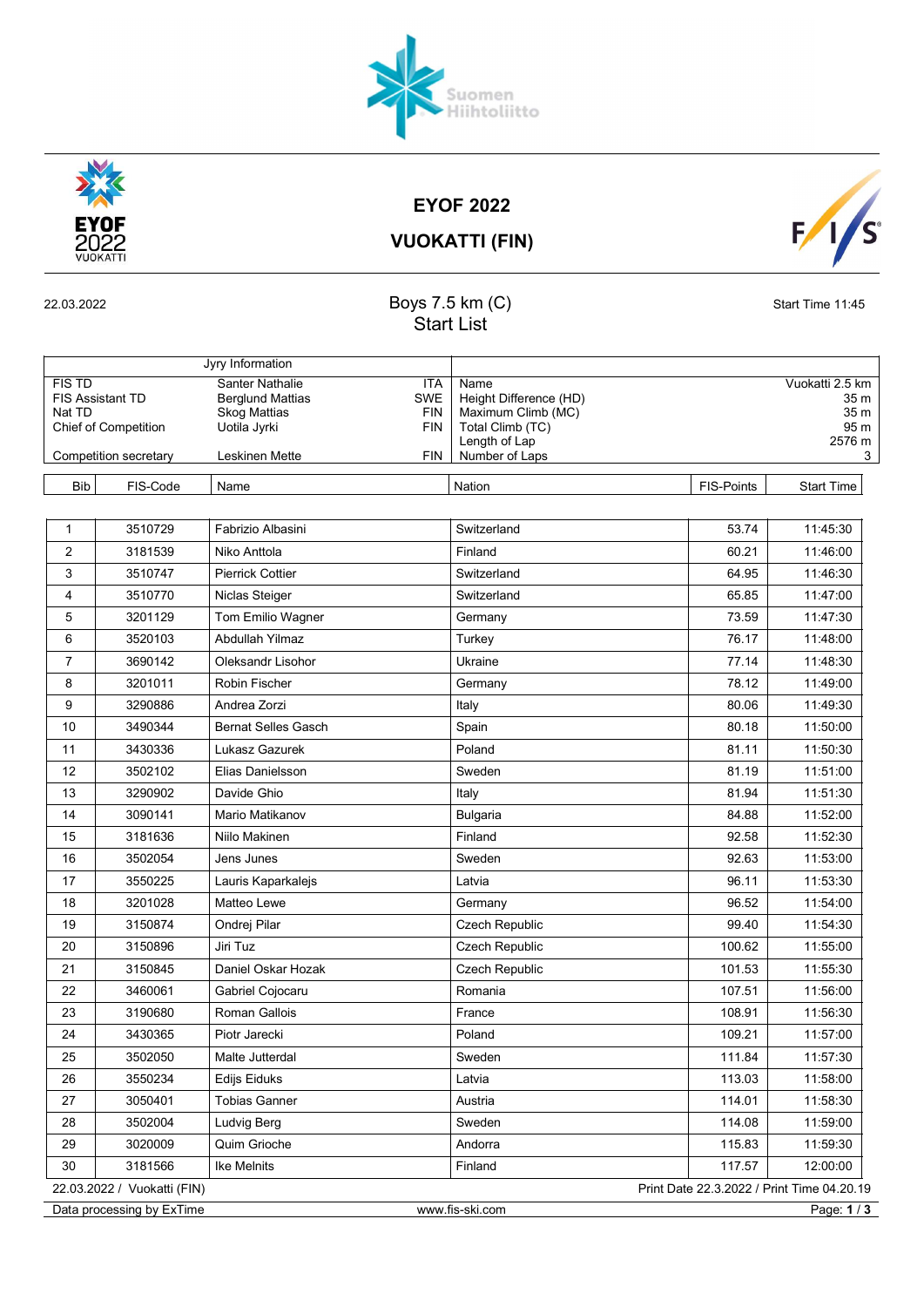Data processing by ExTime www.fis-ski.com Page: 2 / 3

VUOKATTI (FIN)

|            | <b>Start List</b> |                            |                        |            |                   |  |  |
|------------|-------------------|----------------------------|------------------------|------------|-------------------|--|--|
| <b>Bib</b> | FIS-Code          | Name                       | Nation                 | FIS-Points | <b>Start Time</b> |  |  |
|            |                   |                            |                        |            |                   |  |  |
| 31         | 3550253           | Rainers Paeglis            | Latvia                 | 119.76     | 12:00:30          |  |  |
| 32         | 3181541           | Eemil Juntunen             | Finland                | 120.19     | 12:01:00          |  |  |
| 33         | 3290949           | Hannes Oberhofer           | Italy                  | 120.94     | 12:01:30          |  |  |
| 34         | 3460065           | Petrica Florin Iftimie     | Romania                | 121.40     | 12:02:00          |  |  |
| 35         | 3520104           | Oguzhan Ayyildiz           | Turkey                 | 123.55     | 12:02:30          |  |  |
| 36         | 3690145           | Volodymyr Aksiuta          | Ukraine                | 125.41     | 12:03:00          |  |  |
| 37         | 3201104           | Luca Wehrle                | Germany                | 126.46     | 12:03:30          |  |  |
| 38         | 3710062           | Milos Stevic               | Bosnia and Herzegovina | 129.86     | 12:04:00          |  |  |
| 39         | 3190733           | <b>Constant Missillier</b> | France                 | 131.11     | 12:04:30          |  |  |
| 40         | 3430375           | Adrian Kielbasa            | Poland                 | 131.39     | 12:05:00          |  |  |
| 41         | 3740111           | Spartak Voskanyan          | Armenia                | 132.10     | 12:05:30          |  |  |
| 42         | 3090135           | Kristiyan Bozhilov         | <b>Bulgaria</b>        | 132.76     | 12:06:00          |  |  |
| 43         | 3310062           | Aleksandar Grbovic         | Montenegro             | 132.93     | 12:06:30          |  |  |
| 44         | 3390294           | Holger Altmae              | Estonia                | 133.67     | 12:07:00          |  |  |
| 45         | 3190642           | Ivan Essonnier             | France                 | 139.00     | 12:07:30          |  |  |
| 46         | 3150907           | Matyas Bauer               | Czech Republic         | 141.47     | 12:08:00          |  |  |
| 47         | 3050387           | Kilian Kehrer              | Austria                | 144.01     | 12:08:30          |  |  |
| 48         | 3050380           | <b>Christian Steiner</b>   | Austria                | 144.92     | 12:09:00          |  |  |
| 49         | 3690149           | Dmytro Romanchenko         | Ukraine                | 145.21     | 12:09:30          |  |  |
| 50         | 3250070           | Aevar Freyr Valbjornsson   | Iceland                | 146.63     | 12:10:00          |  |  |
| 51         | 3050391           | Markus Hochfelner          | Austria                | 149.34     | 12:10:30          |  |  |
| 52         | 3700133           | Matej Horniak              | Slovakia               | 150.38     | 12:11:00          |  |  |
| 53         | 3390306           | Olle Ilmar Jaama           | Estonia                | 150.67     | 12:11:30          |  |  |
| 54         | 3190740           | Nathan Marseille           | France                 | 153.49     | 12:12:00          |  |  |
| 55         | 3560177           | Nejc Stern                 | Slovenia               | 155.07     | 12:12:30          |  |  |
| 56         | 3250066           | Einar Arni Gislason        | Iceland                | 157.62     | 12:13:00          |  |  |
| 57         | 3430379           | Emil Koper                 | Poland                 | 162.48     | 12:13:30          |  |  |
| 58         | 3560201           | Matevz Marinko             | Slovenia               | 167.73     | 12:14:00          |  |  |
| 59         | 3250068           | Sveinbjorn Orri Heimisson  | Iceland                | 169.40     | 12:14:30          |  |  |
| 60         | 3520105           | Cumali Dogan               | Turkey                 | 172.65     | 12:15:00          |  |  |
| 61         | 3290914           | Alex Serafini              | Italy                  | 180.45     | 12:15:30          |  |  |
| 62         | 3560190           | Andor Pecek                | Slovenia               | 183.62     | 12:16:00          |  |  |
| 63         | 3390302           | Ron-Antero Borissov        | Estonia                | 185.88     | 12:16:30          |  |  |
| 64         | 3700121           | Marko Havran               | Slovakia               | 186.59     | 12:17:00          |  |  |
| 65         | 3550272           | Gustavs Marts Stana        | Latvia                 | 194.48     | 12:17:30          |  |  |

22.03.2022 Start Time 11:45

202

 $F/\sqrt{s}$